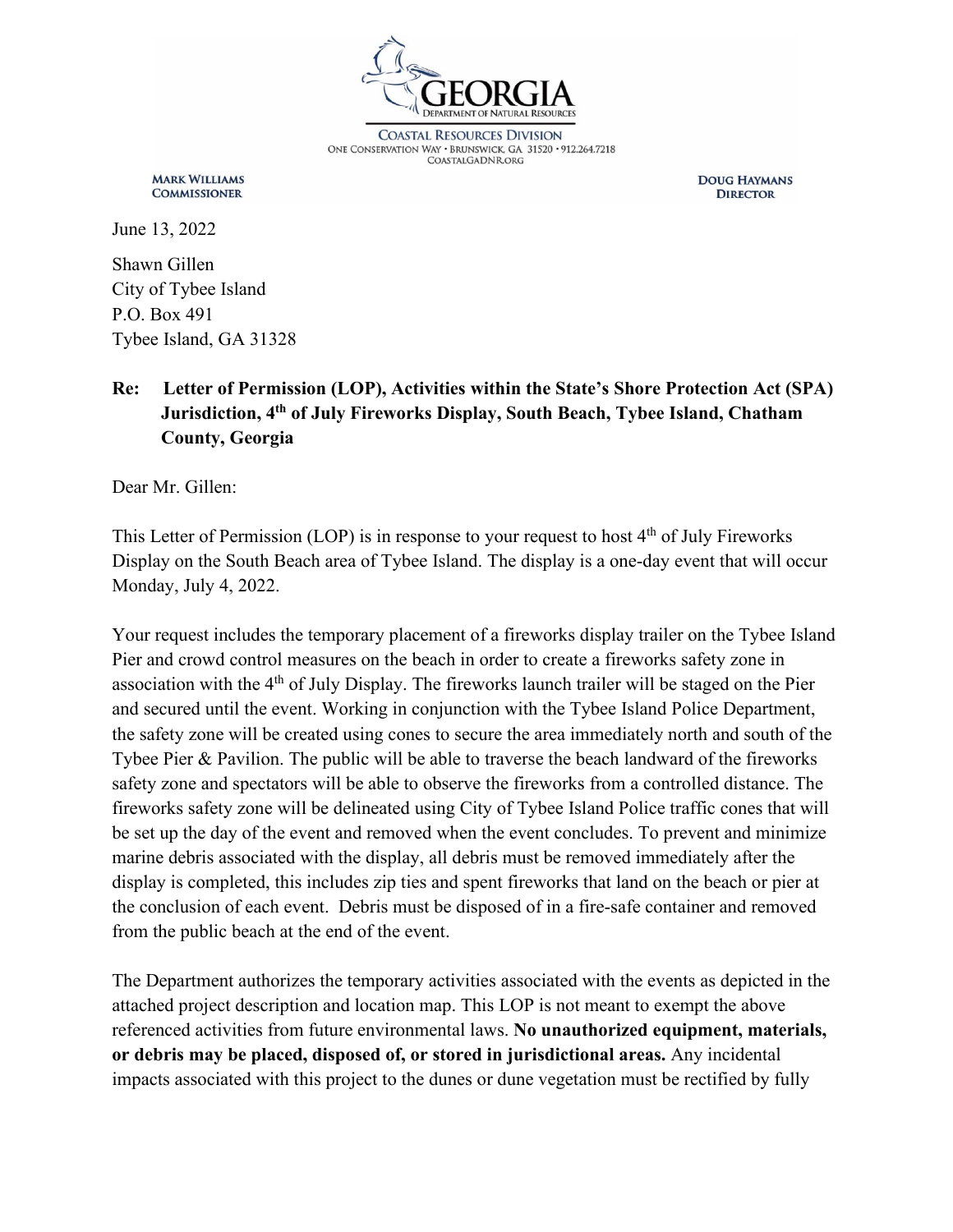COTI LOP 2022 4<sup>th</sup> of July Fireworks Page 2 of 2

restoring areas to their pre-construction topographic and vegetative states. This LOP is valid for the above referenced projects.

If you have any further questions or concerns regarding this, or any other project, please feel free to contact Deb Barreiro at (912) 266-3695.

Sincerely,

Geraldries

Jill Andrews Chief, Coastal Management Section

Enclosure: 2022 4th of July Site Plan

cc: Robyn Rosner City of Tybee Special Events Coordinator P.O. Box 2749 Tybee Island, GA 31328

LOP20220039